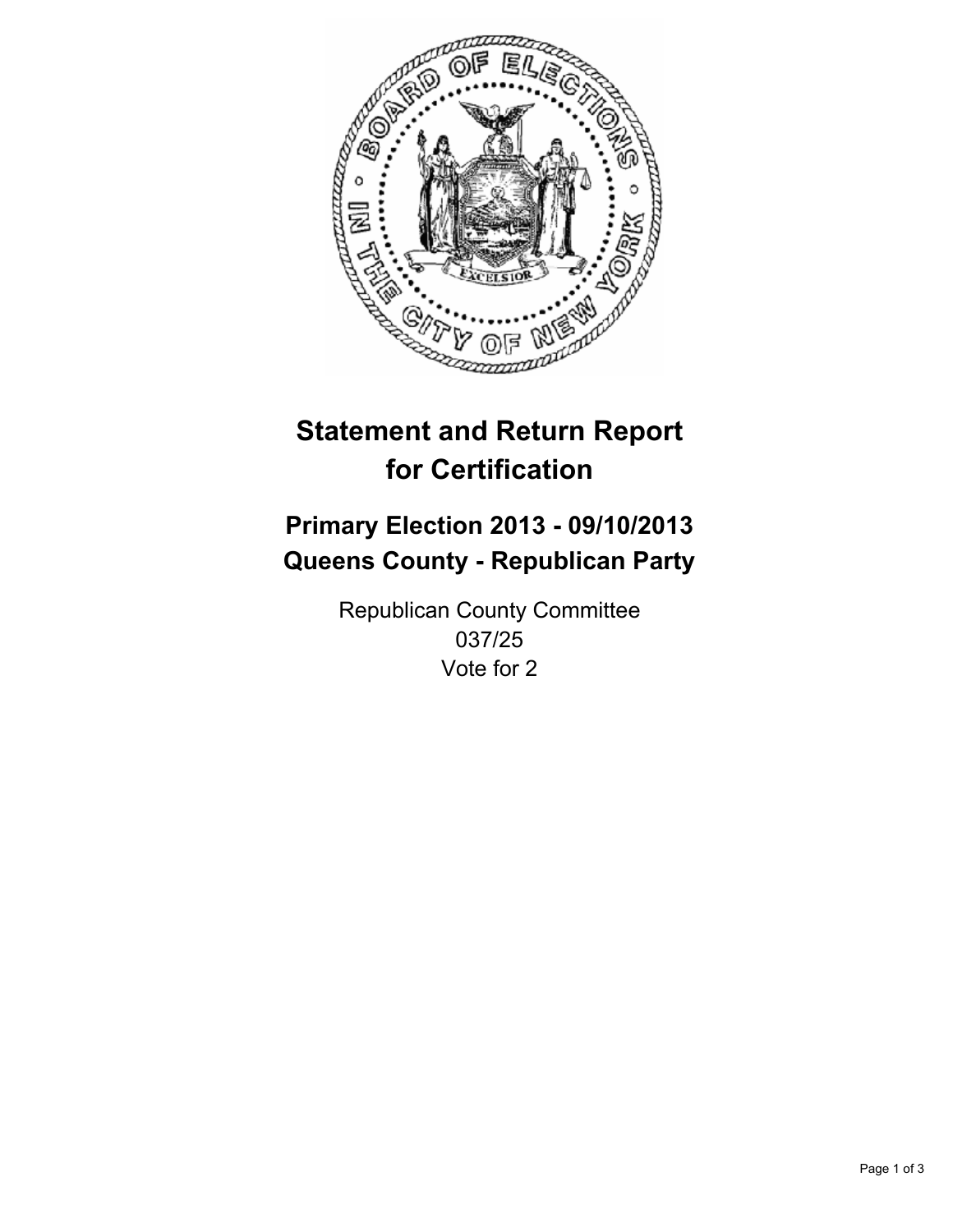

## **Assembly District 25**

| <b>EMERGENCY</b>     | 0        |
|----------------------|----------|
| ABSENTEE/MILITARY    | 0        |
| <b>FEDERAL</b>       | 0        |
| SPECIAL PRESIDENTIAL | $\Omega$ |
| <b>AFFIDAVIT</b>     | 0        |
| IN SOOK LEE          | 14       |
| RIMANTAS J. SILEIKIS | 10       |
| <b>SANDRA KUCHAR</b> | 8        |
| ZHEN HUA ZHU         |          |
| <b>Total Votes</b>   | 33       |